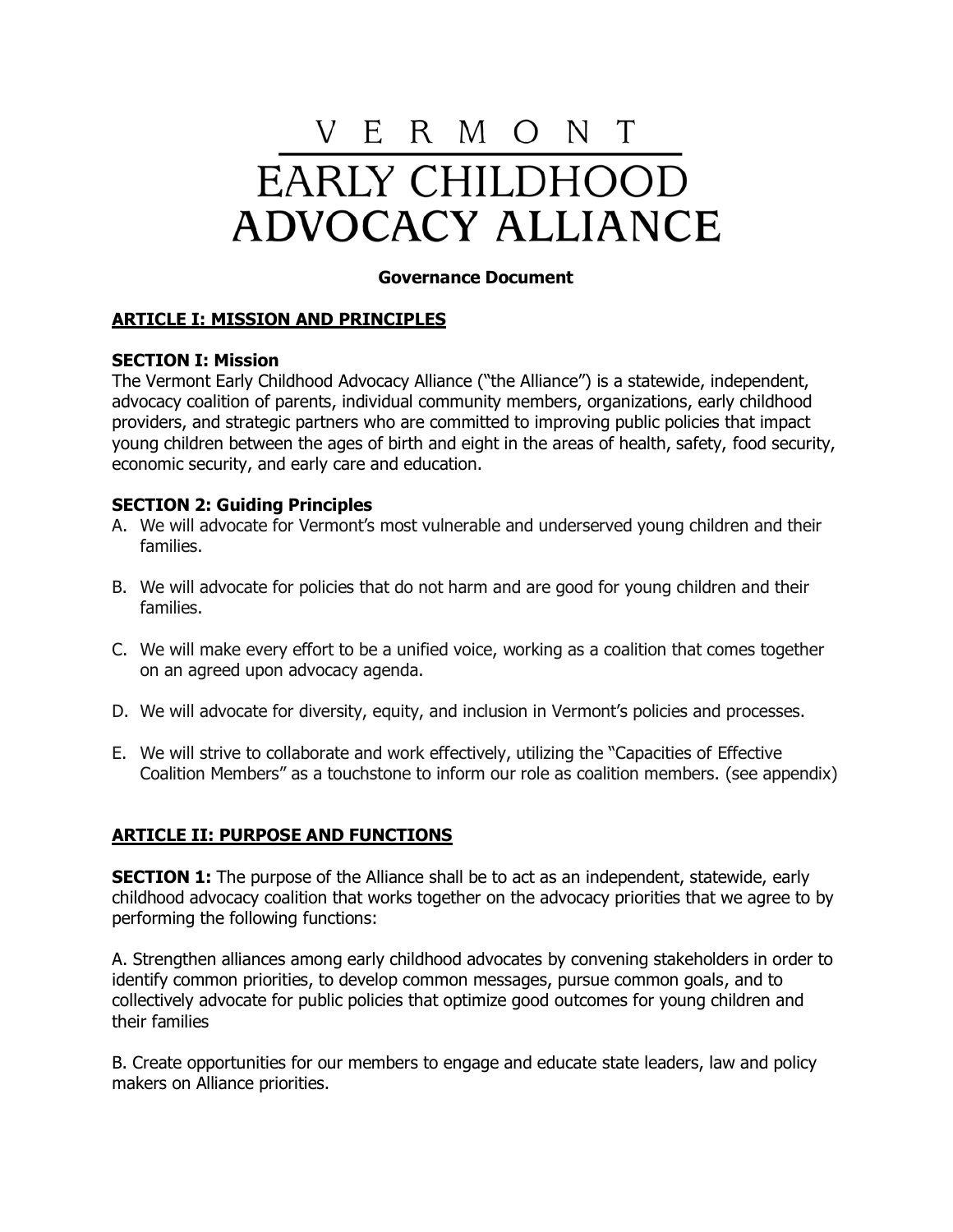C. Support, educate, train, and engage community members in order to develop broad public will for policies that support young children and their families and to intentionally diversify stakeholders engaged in early childhood advocacy.

D. We will advocate for inclusion and equity in Vermont's policies and processes.

E. Facilitate the distribution of timely and accurate information to members about Alliance advocacy priorities, community engagement, and educational opportunities.

F. Create opportunities for members to share information on issues impacting the children and families they serve via Early Childhood Day at the Legislature and the Alliance's online communication tools.

## **ARTICLE III: MEMBERSHIP**

## **SECTION 1: Eligibility**

A. Member: Members are organizations, businesses, or individuals who have made a commitment to the Alliance's mission and Legislative Agenda.

B. Strategic Partner: Agencies or departments of state government, advisory groups formed by state action, and funding entities may apply to be non-dues-paying Strategic Partners of the Alliance. Strategic Partners may participate on the Standing and Ad Hoc Committees and Issue Working Groups to provide consultation, but are not involved in consensus or other decisionmaking processes.

C. Membership will be annual, with a cycle beginning on November 1.

D. The Alliance's Fiscal Agent/Sponsor shall automatically be awarded Member status, with no dues payment required.

#### **SECTION 2: Dues & Member Category Defined**

A. Annual member dues shall be set by the Steering Committee on an annual basis. Should the Committee fail to act, dues levels from the previous year shall remain in effect.

B. Categories of membership are as follows:

- **1. Association/Non-Profit:** Non-profit organizations
- **2. Business**: A for-profit entity.

**3. Individual Supporter:** A concerned citizen who represents themselves and does not officially represent an entity or constituency.

C. Staff or Board members of organizational members (categories 1 and 2 above) are considered to be "members in good standing" for the purposes of eligibility for Steering Committee membership, participation in Standing and Ad Hoc committees, and participation in Issue Working Groups.

D. The Executive Committee may waive all or part of the dues of members unable to pay membership dues in full.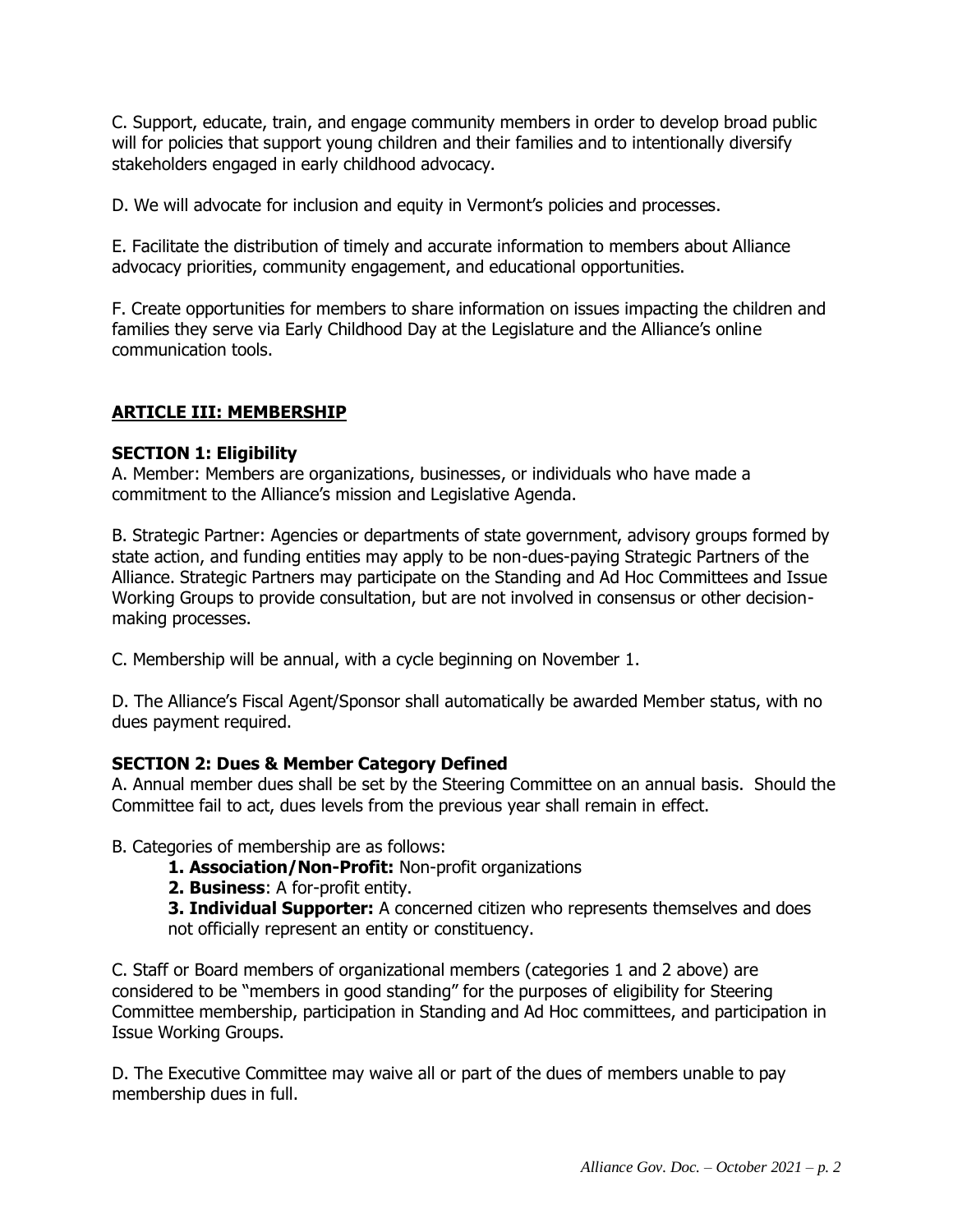E. "Good standing" shall be defined as having paid annual dues for the current membership cycle, or having secured a waiver for payment for the current membership cycle. , or signing the Alliance Membership Pledge.

F. Members of the Alliance who have taken specific and concrete actions to oppose any portion of the Legislative Agenda may have their membership revoked by a vote of three quarters of Steering Committee members at a meeting for which the required notice included notification that such a vote would take place.

## **SECTION 3: Member Functions**

A. Members elect the Alliance Steering Committee from the membership at their Annual Meeting.

B. Members are eligible to vote and serve on the Alliance's Steering Committee, Standing Committees and any associated working groups or sub-committees.

## **SECTION 4: Meetings**

A. There shall be an Annual Membership Meeting, which will include evaluation of and planning for the structure and functions of the Alliance. Annual Membership Meetings shall be announced to members through notices on the Alliance website, in electronic newsletters, via social media, and other formats as appropriate. A quorum for Annual Membership Meetings shall be 20% of Alliance members in good standing.

B. All committee meetings are open to Alliance members.

C. A quorum for Steering Committee and all other committee meetings shall consist of at least 50% of the members.

## **ARTICLE IV: STEERING COMMITTEE**

## **SECTION 1: Steering Committee Membership**

A. The Steering Committee shall be made up of Alliance members in good standing and shall be elected by the membership at Annual Meetings, except for the Fiscal Agent/Sponsor representative.

B. The Committee shall include an Alliance member (or members) from the following communities, some of whom shall specifically represent the Alliance's core interests:

- the Fiscal Agent/Sponsor organization, who shall be appointed by the organization on an annual basis
- Early Care & Early Education/Community-based child care home-based providers, elected in even years
- Early Care & Early Education/Community-based child care center-based providers, elected in odd years
- Early Care & Early Education/Public school K-3rd grade, elected in even years
- Early Care & Early Education/After- and out-of-school care, elected in odd years
- Safety, two members elected in alternating years
- Health, two members elected in alternating years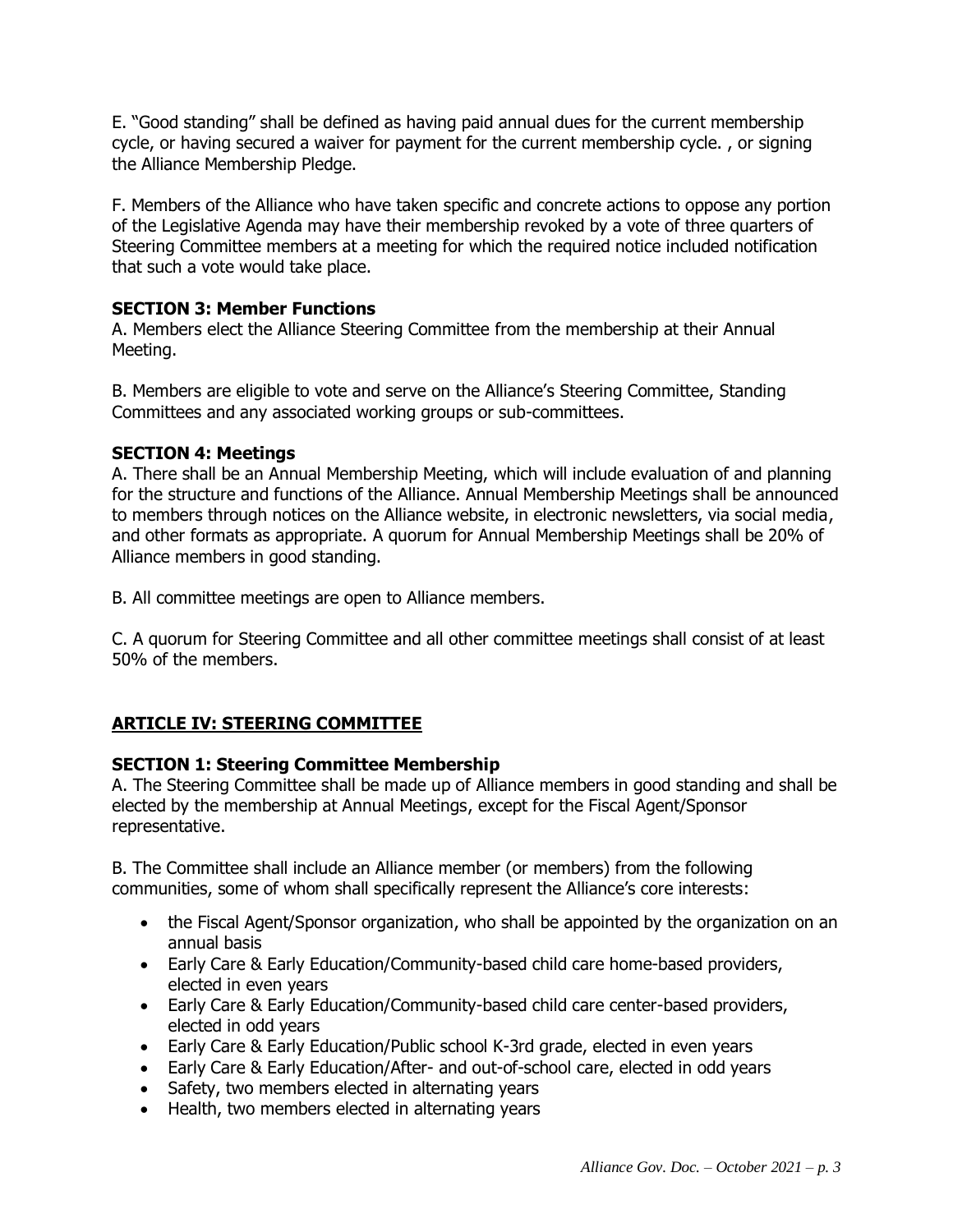- Food Security, two members elected in alternating years
- Economic Security, two members elected in alternating years
- Family Support, two members elected in alternating years
- Parents, two members elected in alternating years
- Business, elected in even years
- at-large, three members total, two elected in odd years and one in even years, in a separate election at the Annual Meeting held after all other required Steering Committee elections have taken place

C. Members of the Steering Committee shall be either individual or organizational members. Candidates for the Steering Committee shall specify under which category of membership they are enrolled at the time of the election. Should an organization hold a seat on the Steering Committee, an individual designated by the organization will serve on the Steering Committee on the organization's behalf.

D. Steering Committee members may fill only one seat, as listed in Section B. above, at a time.

E. Any compensation for Steering Committee members will be determined by a Policy adopted by the Steering Committee.

F. The Steering Committee shall have a minimum of 9 members and a maximum of 21.

G. Vacated seats shall be filled by appointment from the Chair after the Chair first solicits nominations from current Steering Committee members. The minutes of the Steering Committee meeting when the appointment is announced shall indicate who nominated them, their category of membership, specify what seat they are filling, and when the term they are filling is set to expire.

H. A term shall be two years.

I. Members of the Steering Committee are expected to participate in Issue Working Groups, Standing Committees, and/or other additional Alliance activities.

J. Members of the Steering Committee who have failed to attend three meetings in a row or who have taken specific and concrete actions to oppose any portion of the Legislative Agenda may be removed by a vote of three quarters of Steering Committee members, at a meeting for which the required notice included notification that such a vote would take place.

#### **SECTION 2: Steering Committee Functions**

A. Determines the advocacy goals and priorities of the Alliance through, among other things, the development of an annual Legislative Agenda.

B. Ensures that advocacy priorities established by the Alliance membership are implemented.

C. Ensures good communication and engagement with Alliance supporters and members from outside the committee membership.

D. Oversees membership dues program.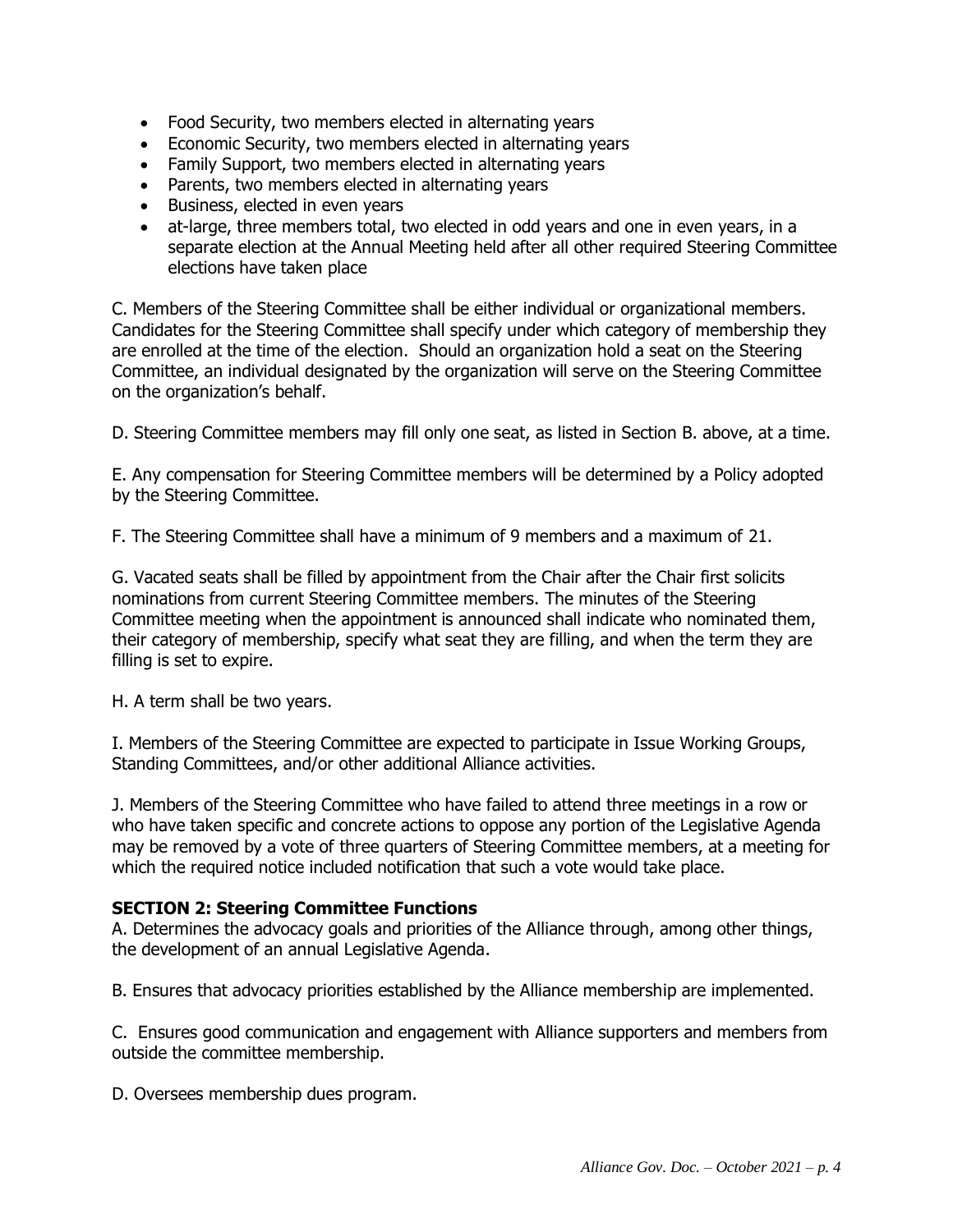E. Receives committee reports from the standing and ad hoc committees.

F. Acts as the appeals panel for a position taken by a Committee or Issue Working Group.

G. Creates ad hoc committees for the purpose addressing specific needs or problems. Ad hoc committees formed are temporary and shall be dissolved once they have met their charge, as determined by the Steering Committee executive officers.

H. Works in coordination with the fiscal sponsor to select, oversee, and supervise the Executive Director, by providing performance evaluations and professional development opportunity.

I. Approves an annual Alliance operational budget.

J. Works with the staff and fiscal sponsor to seek and sustain funding.

## **SECTION 3: Steering Committee Meetings**

A. The Steering Committee shall meet quarterly or as needed. Notice of meetings shall be given as required by Article III, Section 4.

B. A special meeting may be called by the Chair of the Committee or by petition of 1/3 of the membership.

## **SECTION 4: Officers, Executive Committee**

A. The Officers of the Alliance shall be a Chair, Vice Chair, Secretary, and Treasurer, and shall serve until their successors are elected.

B. The Officers shall be elected by the Steering Committee from amongst its members on an annual basis. Elections shall be held at the next Steering Committee meeting. The term of each office shall be one year.

C. No Officer may serve more than four consecutive terms in any one position.

D. The Chair shall be responsible for ensuring that Steering Committee meetings are run efficiently, generally assisting the Executive Director in managing day-to-day operations of the Alliance, and any other duties as assigned or delegated by the Steering Committee.

E. The Vice Chair shall assist the Chair in performing their duties, and shall serve as the interim Chair in situations where the Chair is unable to perform their duties.

F. The Treasurer shall, when necessary, assist the Executive Director in maintaining the financial records for the Alliance, and shall ensure that an annual budget is proposed by the Executive Director in a timely manner and that the proposed budget is reviewed and approved by the Steering Committee on an annual basis. The Treasurer shall also ensure that the Steering Committee receives a financial report from the Executive Director on a quarterly basis, or as needed.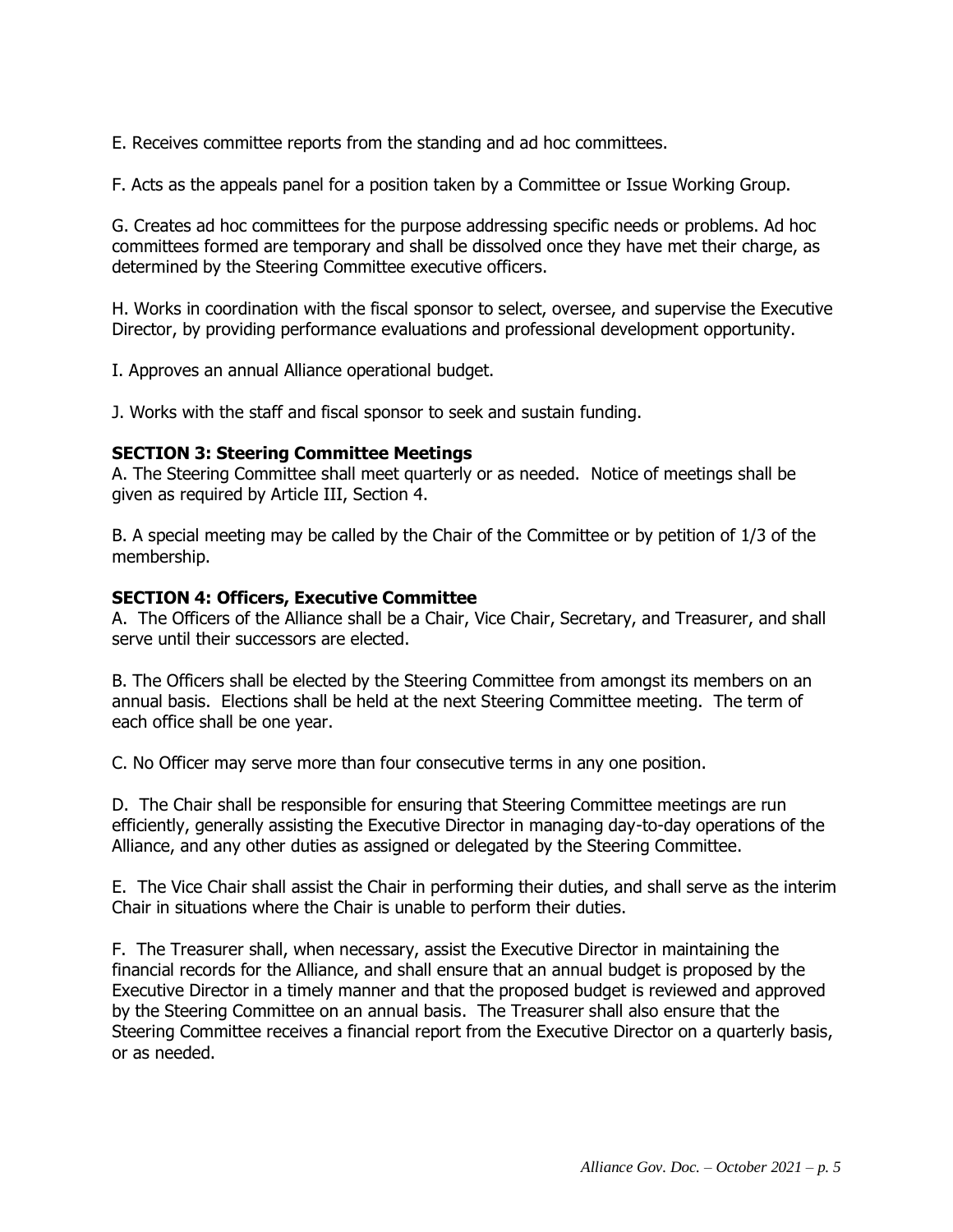G. The Secretary shall, when necessary, assist the staff in maintaining records of attendance, proceedings, and business transacted at all meetings of the Steering Committee and the development of the annual Legislative Agenda.

H. The officers, along with an at-large member elected by the Steering Committee, together make up the Executive Committee, which shall meet as often as necessary, at the call of the Chair, to assist the Executive Director in managing the day-to-day affairs of the Alliance, and conduct any other duties as identified by the Steering Committee.

I. In the case of a resignation or vacancy for an officer position, the Steering Committee shall act at its next meeting to fill the position, unless a resignation occurs at a meeting, in which case the election will take place at that meeting, unless there is consensus to postpone. If there is more than one candidate for a position, selection shall be by majority vote.

## **ARTICLE V: STANDING COMMITTEES**

## **SECTION 1: Standing Committee Descriptions**

The Alliance maintains one standing committee:

• Policy/Advocacy

## A. POLICY/ADVOCACY COMMITTEE

This committee will support ongoing efforts in the State House and elsewhere, during the legislative session and throughout the biennium as appropriate, to further the Alliance's annual Legislative Agenda. The Committee will be made up of one member of each Issue Working Group (IWG) and one at-large member of the Steering Committee.

- 1. Each IWG shall be responsible for appointing a representative to the Policy/Advocacy Committee.
- 2. The Steering Committee Chair shall be responsible for appointing the at-large member, using the process outlined in this document for filing vacancies on the Steering Committee.
- 3. The terms of the members of the Policy/Advocacy Committee shall expire when the Steering Committee adopts a new Legislative Agenda.
- 4. The Policy/Advocacy Committee shall be exempt from meeting notice requirements listed elsewhere in this document.

## **SECTION 2: Standing Committee Members**

A. Each Committee, except the Policy/Advocacy Committee whose membership is defined elsewhere in this document, is composed of Alliance members interested in the issues considered by each committee and may, at its own discretion, invite non-voting Strategic Partners to attend meetings.

B. Each Committee except the Policy/Advocacy Committee shall select a Chair annually, who shall serve after being approved by the Chair of the Steering Committee. Only Steering Committee members shall be eligible to serve as Committee Chairs, except in the case of the Policy/Advocacy Committee, which shall be chaired by the Alliance Executive Director.

C. Each Committee shall provide regular reports to the Steering Committee.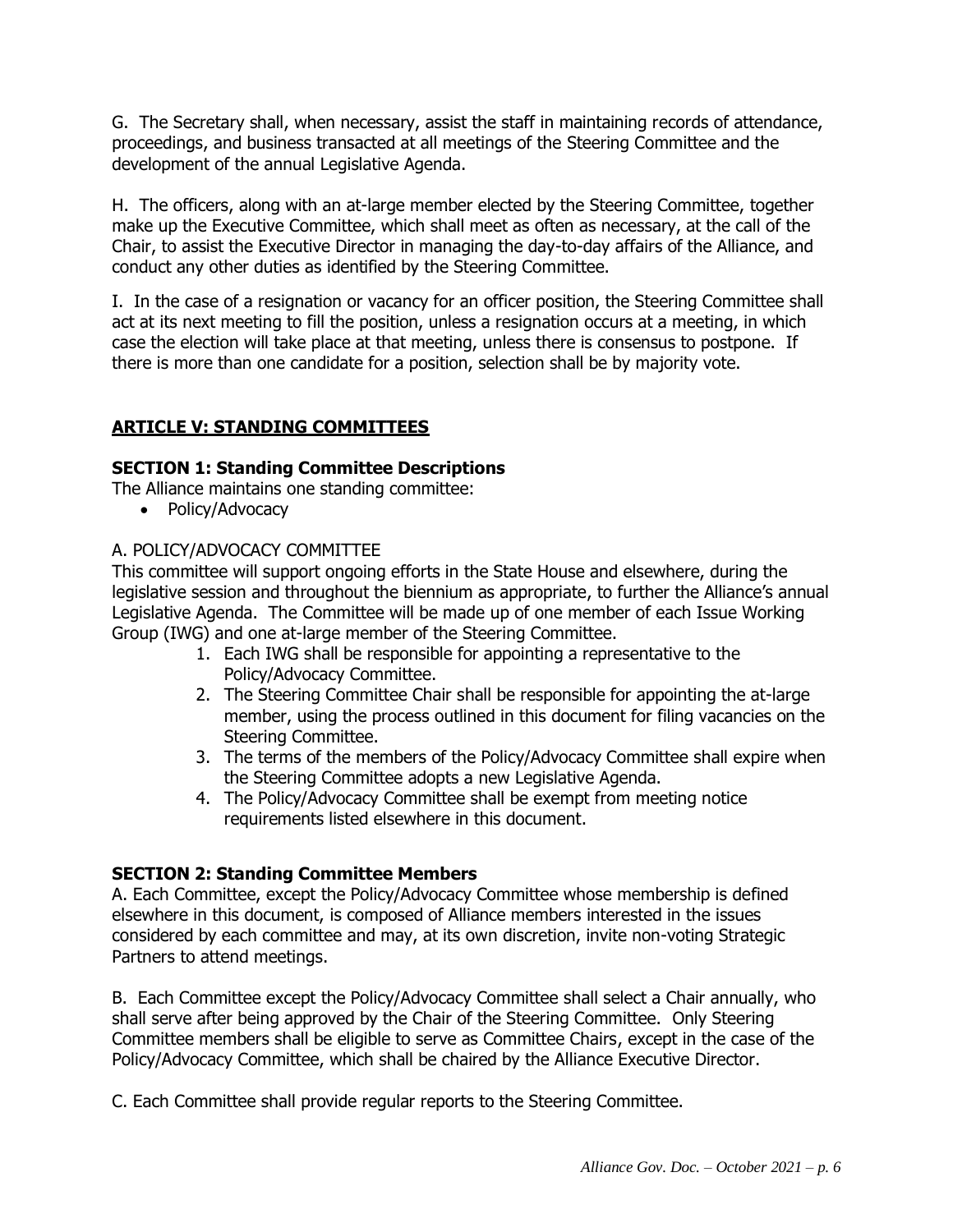D. Each Committee will have an Alliance staff member attend meetings to support its work.

#### **SECTION 3: Standing Committee Meetings**

A. The Standing Committees may meet monthly or as needed.

B. A special meeting may be called by the Chair of the Committee or by petition of 1/3 of the membership.

## **ARTICLE VI: ISSUE WORKING GROUPS**

Issue Working Groups are ad hoc committees formed by the Steering Committee with the intention of gathering expert opinion and information on advocacy priorities, as identified by the annual Legislative Agenda.

## **SECTION 1: Issue Working Groups Members**

A. The Executive Committee shall, upon the Steering Committee's approval of the Legislative Agenda, appoint a convener for an Issue Working Group (IWG) for each of the top priority items on the Agenda. The IWGs shall be open to Alliance members and Strategic Partners with an expertise in the issue.

B. At least one member of each IWG shall be a member of the Steering Committee.

C. Issue Working Groups will utilize membership and strategic partner expertise on their topic area, will seek input when necessary from other Alliance committees and work in direct coordination with Alliance staff to propose advocacy strategies.

D. Each IWG shall appoint one of its members to serve on the Policy/Advocacy Committee, as described elsewhere in this document.

#### **SECTION 2: Issue Working Group Meetings**

Issue Working Groups may meet as needed, and shall be exempt from meeting notice requirements listed elsewhere in this document.

## **ARTICLE VII: STAFFING AND MEMBER REPRESENTATION OF ALLIANCE**

#### **SECTION 1: Staff**

The Alliance is staffed by an Executive Director, who is hired by the Steering Committee or a group designated by the Steering Committee. The Executive Director is responsible for overseeing day-to-day operations of the Alliance and its staff.

#### **SECTION 2: Members representing the Alliance**

Alliance members that receive funding to work on behalf of and/or represent the Alliance shall enter into a Memorandum of Understanding (MOU) with the Alliance to establish a clear and common understanding of the scope of work that will be performed and expected deliverables. The Executive Director, in coordination with the Executive Committee, will develop the MOU with the party.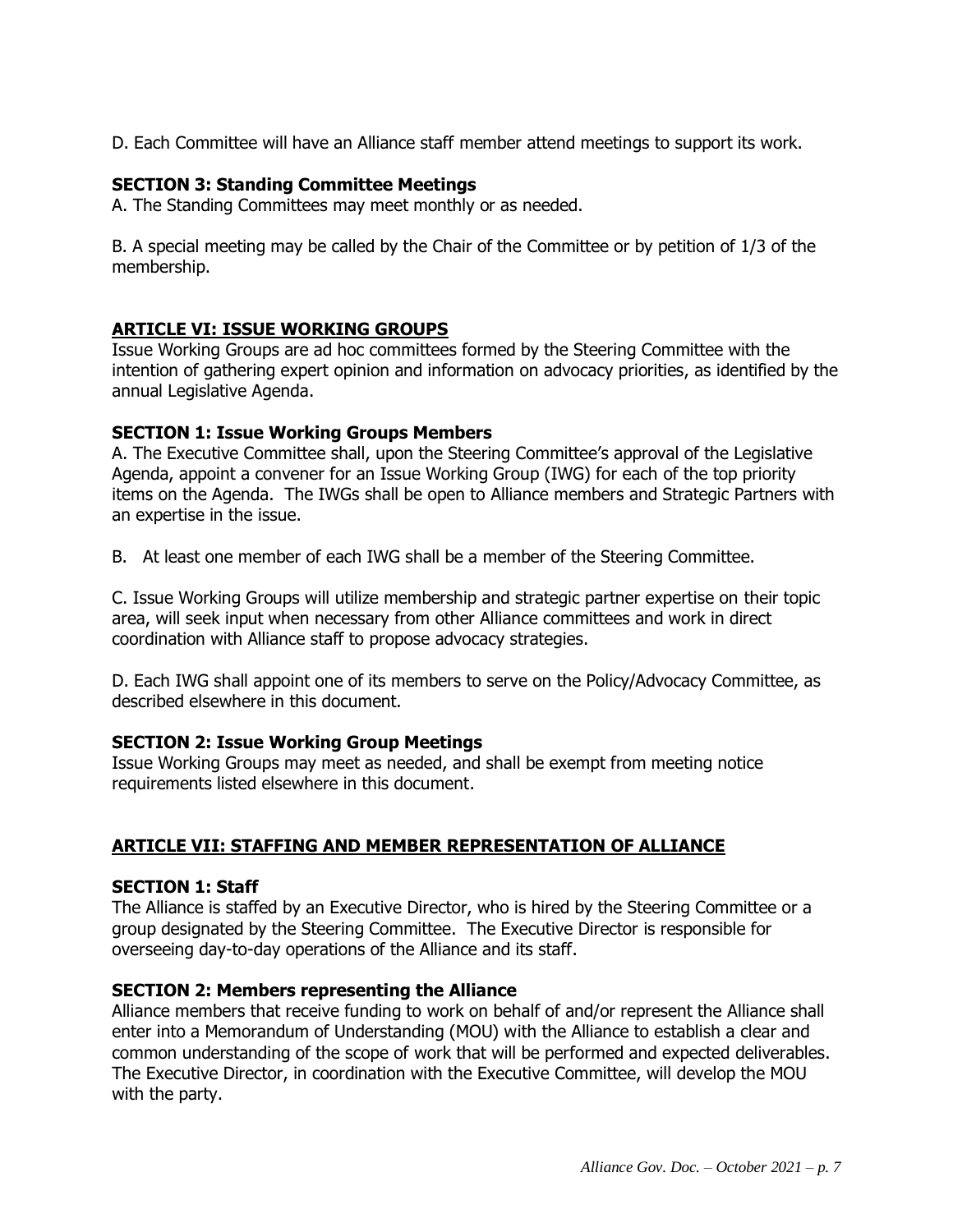## **ARTICLE VIII: DECISION MAKING PROCEDURES**

Conduct of all meetings of the Steering Committee and the Standing Committees will be in accordance with a consensus decision-making process, except where explicitly specified in this document. A consensus decision is one to which no member objects. A consensus is necessary to determine the Alliance's position on Legislative Agenda proposals, issue campaigns, bills, initiatives, etc., including if that position is neutrality.

## **ARTICLE IX: AMENDMENTS**

This Governance Document may be amended, added to or repealed by the Steering Committee at a meeting giving notice of the proposed changes and where a quorum is present. The Governance Document shall also be reviewed at each Annual Meeting.

#### \*\*\*\*\*\*\*\*\*\*\*\*\*\*\*\*\*\*\*

This version of the Governance Document has been adopted by the Alliance Steering Committee at a meeting held on October 20, 2021.

 $\frac{1}{2}$  ,  $\frac{1}{2}$  ,  $\frac{1}{2}$  ,  $\frac{1}{2}$  ,  $\frac{1}{2}$  ,  $\frac{1}{2}$  ,  $\frac{1}{2}$  ,  $\frac{1}{2}$  ,  $\frac{1}{2}$  ,  $\frac{1}{2}$  ,  $\frac{1}{2}$  ,  $\frac{1}{2}$  ,  $\frac{1}{2}$  ,  $\frac{1}{2}$  ,  $\frac{1}{2}$  ,  $\frac{1}{2}$  ,  $\frac{1}{2}$  ,  $\frac{1}{2}$  ,  $\frac{1$ Tabitha McGlynn, Secretary